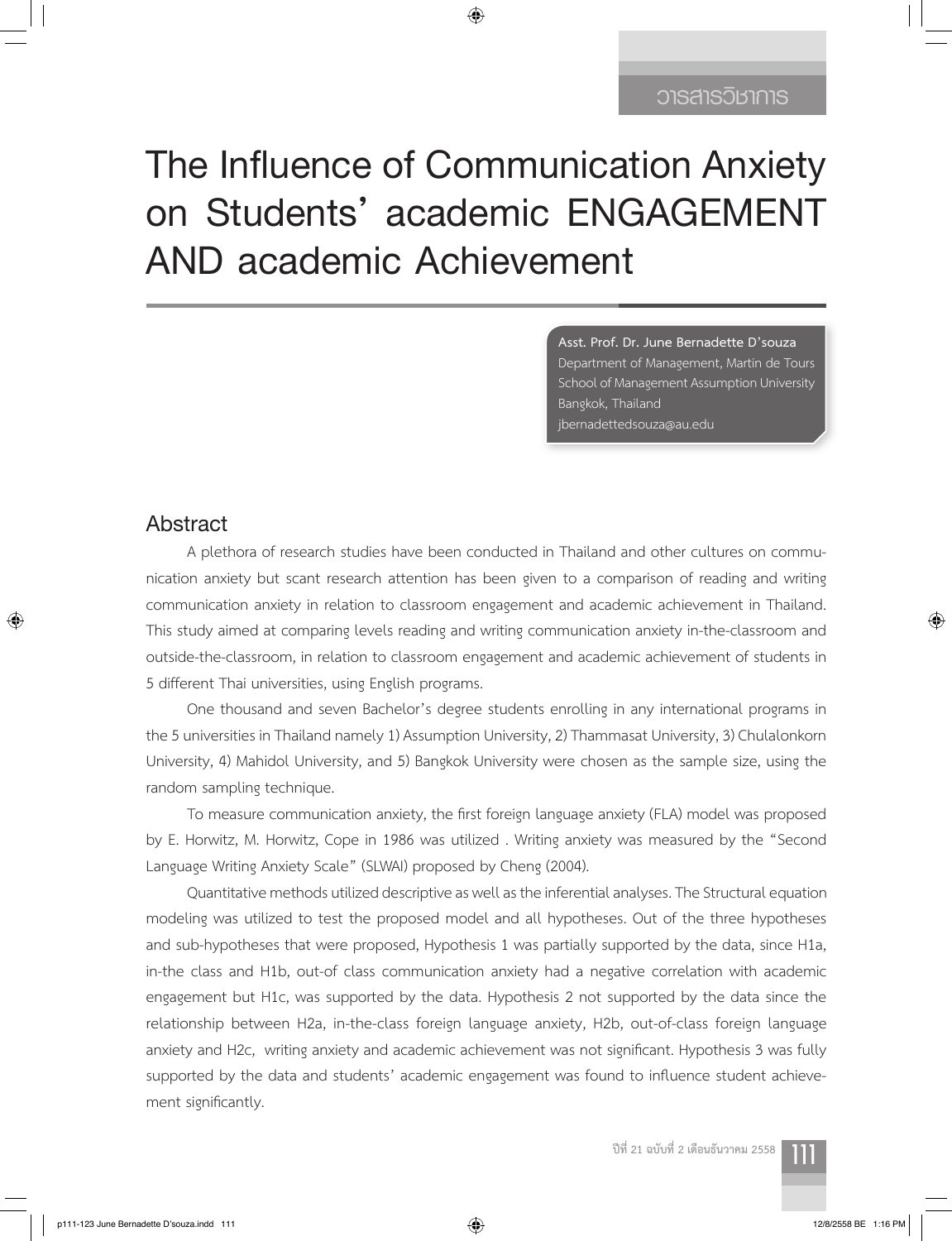Overall it can be concluded that the speaking anxiety of Thai students is relatively high in comparison to writing anxiety. This seminal research is imperative for Thailand since the formation of the Asean Economic Community (AEC) at the end of this year, will bring about not only economic changes but also educational changes. Knowing and catering to students educational needs is not only a matter of choice but of necessity.

◈

**Key Words:** communication anxiety, academic engagement, academic achievement

### **INTRoduction**

⊕

**THE SEA** 

**"Life is ten percent what you experience and ninety percent how you respond to it." (Dorothy M. Neddermeyer)**

Studying English is Thai culture is considered an arduous task since only a small percentage of about 27.16 % can speak and write English adequately (Crystal, 2003, pg 109). Hence, Xenoglossophobia/Anglophobia which is the fear, anxiety, tension, worry, apprehension associated with learning a second language or a foreign language will be a perennial problem. Although, Thai culture emphasizes studying English from the primary school level and English has been made a mandatory subject under the 2002 Education Act Amendment (National Report, 2004) English has not yet been declared a second language and is perceived as an unofficial second language/ foreign language. Thailand has never been colonized; Thai will be the only official language of Thailand according to former Thai Education Minister, Chinaworn (Bangkok Post, October 20, 2010). An overemphasis on English is a priority owing to the results of the English Proficiency Index (EF EPI, 2012) conducted on October 2012 in which Denmark ranked number one but Thailand ranked 53rd out of 54 countries with Libya being the lowest (EF EPI, 2012).

With the above scenario maintaining student's engagement can be challenging for many educators. The widespread use of social media results the "dark room syndrome" whereby persons are engrossed with on line communication in their own private territory and lose touch with personal communication and creates a daunting task for teachers to make students pay attention to them. Communication anxiety could also be caused by external factors like culture, gender, cohort and the use of a foreign language besides the mother tongue etc which are more general and apply to large parts of the population. Disengagement according to Lamb et al (2004) can result in truanting, inappropriate behaviors in the classroom and low academic achievement.

McCroskey (1977) defined CA as **"an individual's level of fear or anxiety associated with either real or anticipated communication with another person or persons" (p. 78).** Although McCroskey emphasized on spoken anxiety, Hassan (2001, p 4) stated that second language writing anxiety is "a general avoidance of writing and of s ituations perceived by the individuals to potentially require some amount of writing accompanied by

ี**สมาคมสถาบันอุดมศึกษาเอกชนแห่งประเทศไทย**<br>ในพระราชูปถัมภ์ สมเด็จพระเทพรัตนราชสุดาฯ สยามบรมราชกุมารี

p111-123 June Bernadette D'souza.indd 112 **12/8/2558 BE 1:16 PM** 12/8/2558 BE 1:16 PM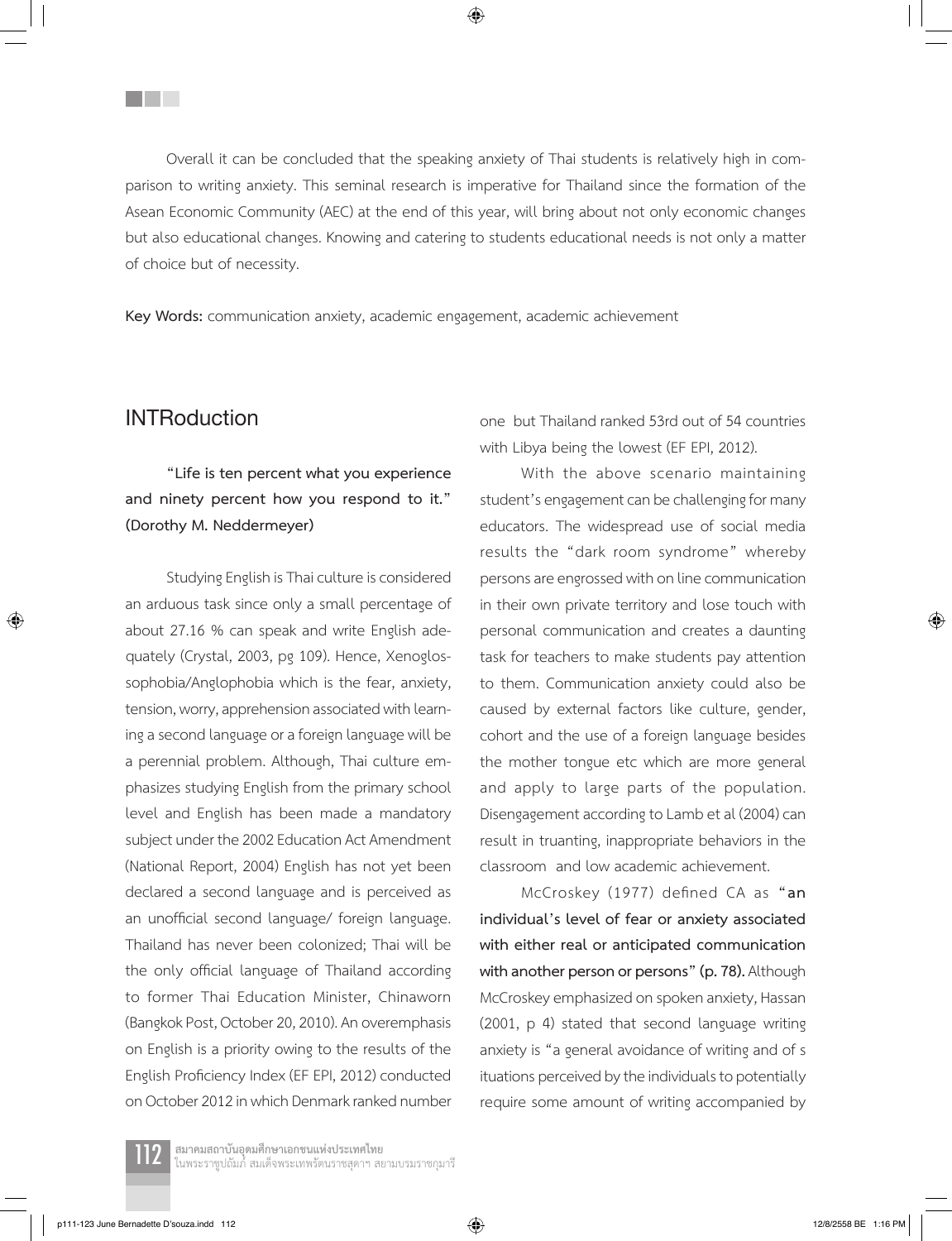# **วารสารวิชาการ**

the potential for evaluation of that writing". Writing anxiety (Cheng, 2004) consists of three factors which includes, Somatic anxiety which refers to physical aspects of anxiety like being nervous and tense, Cognitive anxiety, which is related to thinking about performance, negative expectations and others' perceptions and finally, avoidance behavior, which includes avoidance of writing.

# **The Concept of Academic Engagement**

Engagement can be defined as the degree to which students are involved in the class and out of the class and pay full attention to what is going at presently. As early as 1984, Alexander Astin used the term involvement. This was followed by terms like student experience and then research-led teaching. Today, the word school engagement is one of the most popular words in higher education.

School engagement could be regarded as a multidimensional concept which includes behavioral, cognitive and emotional facets. Behavioral engagement is concerned with students getting involved in activities organized by the school like sports day and dramas, elocutions, clubs, adventure trips etc. Cognitive involvement is concerned with whether students are willing to put in extra effort in order to comprehend difficult tasks or skills and emphasizes the learning aspect and self-regulation. Finally Emotional engagement is concerned with feelings that are positive or negative towards the environment in the school like classes, school friends, teachers, principle etc. In other words the concept of school engagement is the opposite of being alienated and is concerned with thinking, feeling and behaving which can often overlap. Instead of studying these 3 facets

separately it is better for researchers to perceive them as a while since a child experiences emotions, thinking and behavior simultaneously since they are interrelated and if studied as a single aspect would rule out the fact of multidimensionality (Guthrie & Anderson, 1999). Guthrie & Wigfield (2000) believed that engagement should be studied only for work where many components are present. In Thai culture, (Dhanasobhon, 2006; ONEC, 2003) the failure to study English can be explained by the differences in ability in large classes, lack of opportunities for exposure and use of English, poorly trained and unqualified teachers and poorly motivated students. Therefore the question that needs to be addressed is, **"Do students from different universities have differences in their levels of academic engagement and academic achievement?"** It is imperative for educators to know these differences because the establishment of the Asean Economic Community (AEC) at the end of this year will create a diverse and multinational community of students and influx of foreign nationals. Studying English cannot be dismissed by people in Thailand

## **literature review**

## **Studies Conducted on Communication Anxiety in the Thai and Asian Cultural Contexts**

Juthamas Thongsongsee (1998) studied linguistic and cultural difficulties faced by Thai student graduates in American universities and discovered that many factors like lack of a clear understanding of norms in a Western culture, lack of ability to adapt to different styles of learning

**ปีที่ 21 ฉบับที่ 2 เดือนธันวาคม 2558** 113



⊕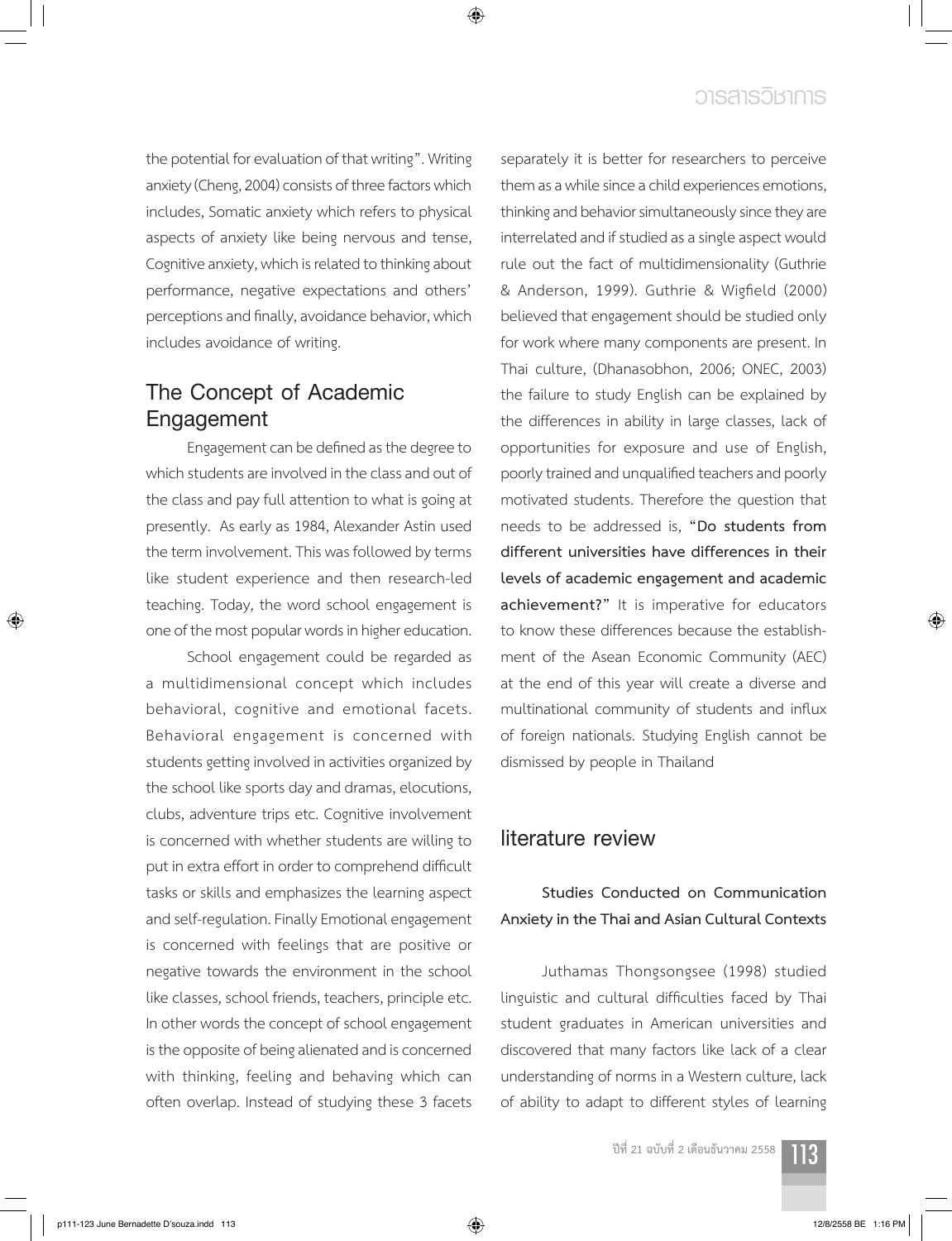and others problem related to personal needs had a major impact in the achievement scores of graduate students. Patcharaporn Songsangkaew (2003) studied the language function difficulties encountered by Thai students in the actual situation in America. It was found that compared to neutral or informal language usage of formal language in the language function was high in difficulty. A further investigation showed that there are many students who have problems with cultural adjustment, different learning styles and linguistic styles. In spite, of these problems students attempt to access their English proficiency by taking the Test of English as a Foreign Language (TOEFL). This has a significant impact on academic learning. Khamkhien, 2010 agreed that to master fluency in speaking English is very difficult for Thai learners. (Darasawang, 2007) agreed that although English is made compulsory for all levels during schooling, the method of teaching is too traditional with rote memorization and grammar translations which students do not find functional and practical.

<u>Filmer</u>

A study conducted by Crowe in 1992 found that Asian students had problem with writing English. Transition, cohesion and unity were difficult to achieve while integrating sources from research. There was a tendency for Asian students to copy patterns and formulas directly, without a real understanding of them and hence they had difficulty conducting research. The system also emphasizes too much of rote learning and memorization which resulted in plagiarism. Although the scores in English test like TOEFL, are minimum, students in the international programs could still have problems and difficulties in communicating in English (Liu, 1993).

**Studies Conducted on the Relationship between Communication Anxiety, Academic Engagement and Academic Achievement**

Baker & MacIntyre (2003) agree on perceived competence and state, that when learners believe that they may not succeed in front of the classroom they may shy away from the situation or become disengaged. Therefore, anxious learners are more likely to miss out on opportunities and increase their proficiencies. Cubukcu, 2008 agreed with the fact that learners who have low self-efficacy, have more anxiety as compared to learners with high self-efficacy. Mills et al in 2007 stated students' who study a foreign language and experience anxiety have higher rates of apprehension and avoidance behaviors which interfere with their daily behaviors and life. Salem N. (2006) investigated the role of motivation, gender, and language learning strategies in English Foreign Language proficiency (EFL) and found that cognitive and metacognitive strategies were most often used and those metacognitive strategies were most often used to measure proficiency.

Shernoff & Hoogstra, (2001) also discovered that when students are engaged in the classroom, it can predict motivation, commitment and general performance in school. Since English is a second language for Thai students, maintaining attention in classroom is an arduous job for teachers. Thai students may get distracted since they are nervous about speaking and reading English. Owing to the fact that they may get rebuked the students' communication anxiety is high and the best way is avoidance or engagement in other tasks like using communication devices.

⊕

ี**สมาคมสถาบันอุดมศึกษาเอกชนแห่งประเทศไทย**<br>ในพระราชูปถัมภ์ สมเด็จพระเทพรัตนราชสุดาฯ สยามบรมราชกุมารี

p111-123 June Bernadette D'souza.indd 114 12/8/2558 BE 1:16 PM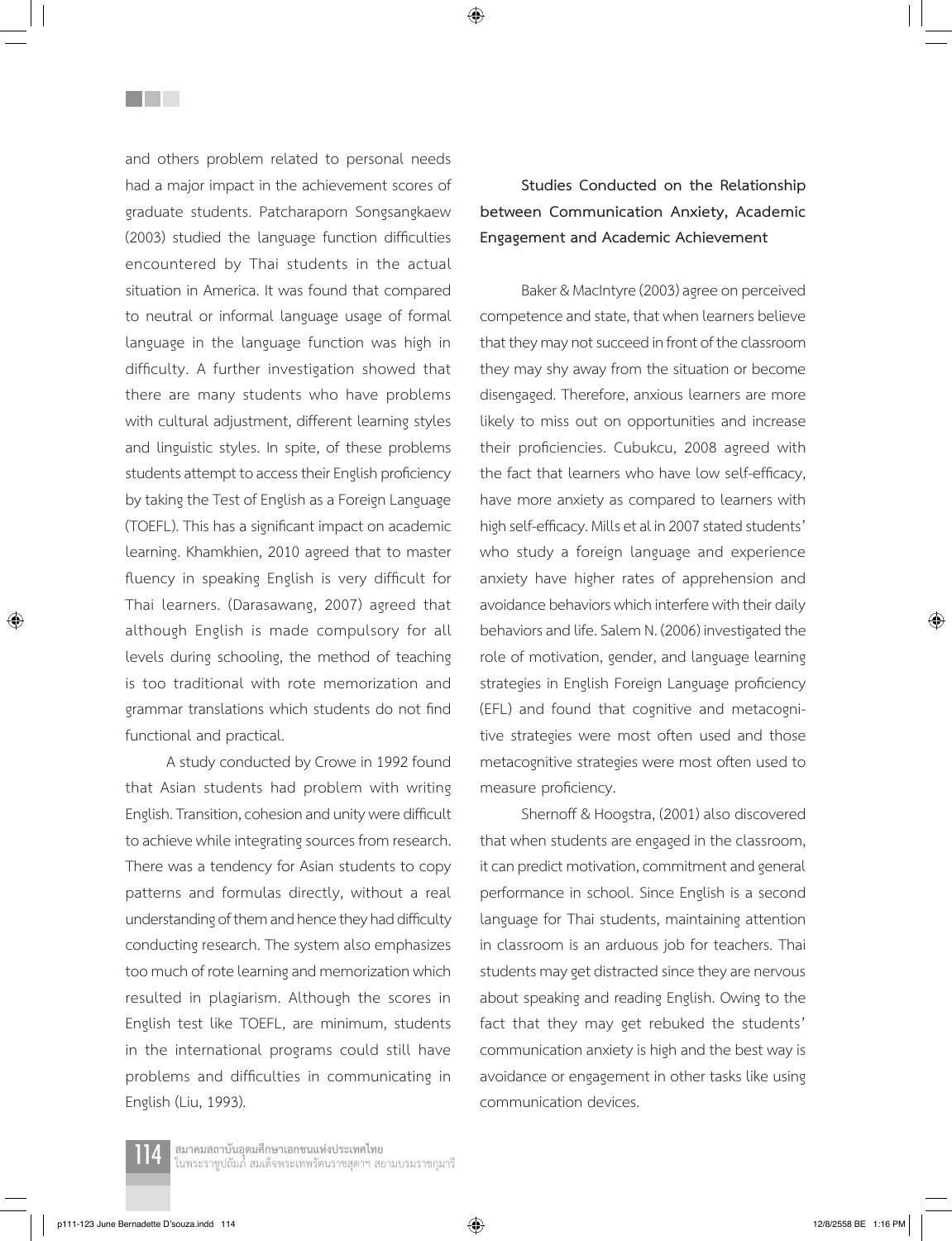# **RESEARCH OBJECTIVES AND HYPOTHESES**

#### **Objectives**

1) To determine the levels of foreign language communication anxiety of the students who learn in the program that uses English as the medium of communication.

2) To examine the influence of the communication anxiety and classroom engagement of the students who learn in the program that uses English as the medium of communication.

3) To examine the influence of the communication anxiety on the academic achievement of the students who learn in the program that uses English as the medium of communication.

4) To identify the influence of academic engagement on the academic achievement of students who learn in the program that uses English as the medium of communication

#### **Hypotheses**

⊕

Three hypotheses were formulated which are as follows:

H1a. Classroom foreign language anxiety is negatively related to student academic engagement.

H1b. Out-of-classroom foreign language anxiety is negatively related to student academic engagement.

H1c. Writing anxiety is negatively related to student engagement.

H2a. Classroom foreign language anxiety is negatively related to academic achievement

H2b. Out-of-classroom foreign language anxiety is negatively related to academic achievement H2c. Writing anxiety is negatively related to academic achievement.

◈

H3. Student academic engagement is related to academic achievement.

# **METHODOLOGY AND DATA ANALYSIS**

#### **Population Sampling and Sampling**

One thousand two hundred Bachelor's degree students enrolling in any international programs in the 5 universities in Thailand namely 1) Assumption University, 2) Thammasat University, 3) Chulalonkorn University, 4) Mahidol University, and 5) Bangkok University were chosen as the sample size using random sampling. One thousand and seven were finally used for data analysis eventually since some forms were left incomplete.

#### **Questionnaires**

To measure communication anxiety, the first foreign language anxiety (FLA) model was proposed by E. Horwitz, M. Horwitz, and Cope in 1986. The scale contains 33 measurement items measuring listening and speaking anxiety when using a foreign language in the classroom as well as outside the classroom. The five-point rating scale was designed. The Cronbach's Alpha coefficient of the pre-test was 0.859.

The second measurement scale was the "Second Language Writing Anxiety Scale" (SL-WAI) proposed by Cheng (2004). The scale was composed of 22 measurement items to measure written communication anxiety. The Cronbach's Alpha coefficient of the pre-test was 0.829.

The "College Students Engagement Scale" (CSES) was the modified version of Harter, Schmidt, Killham, & Agrawal (2009) scale used to measure

**ปีที่ 21 ฉบับที่ 2 เดือนธันวาคม 2558** 115

↔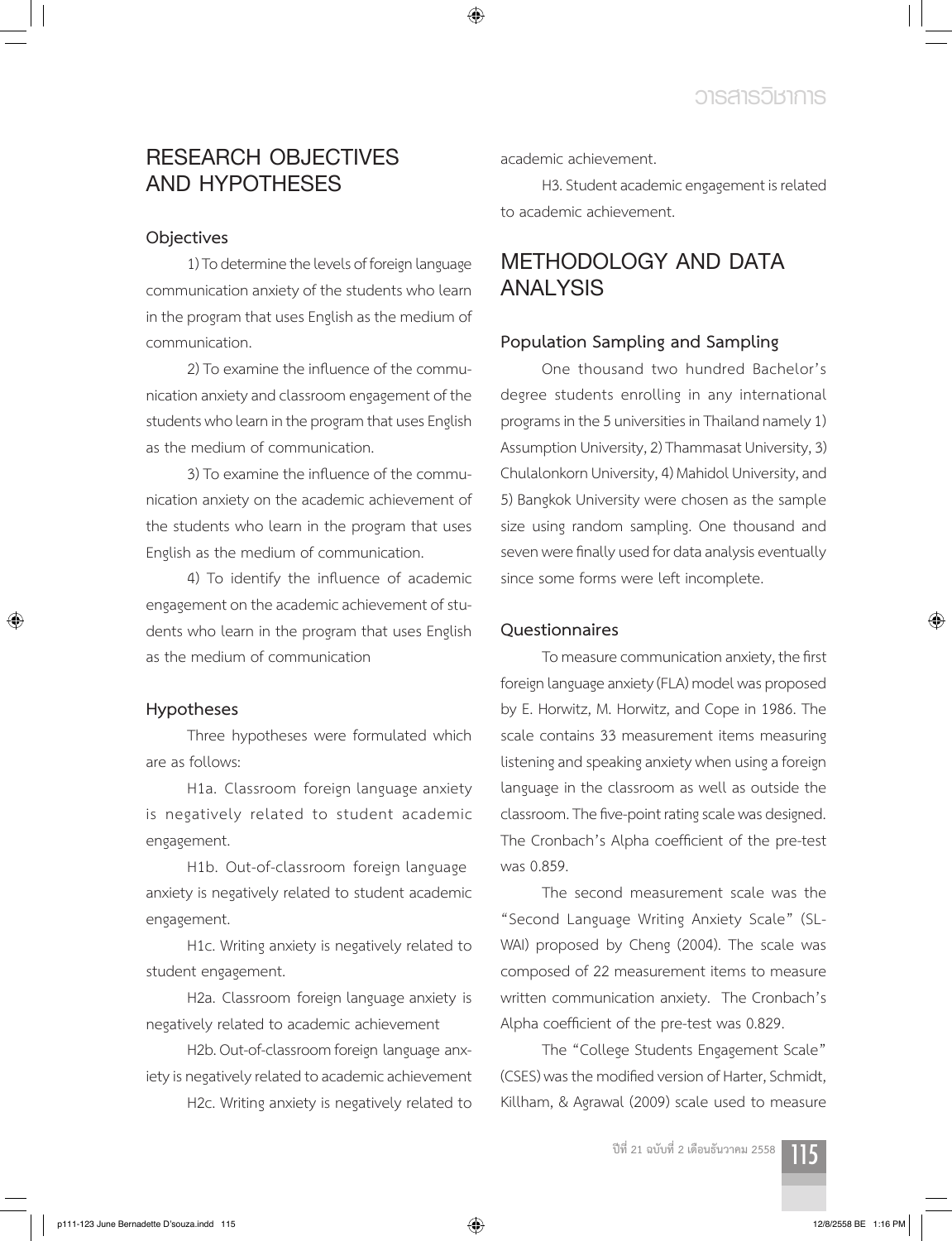student engagement Three dimensions of student engagement i.e. enthusiasm, persistence and involvement were measured. Eight items were designed to measure each dimension. Five points Likert scales varying from 1 (strongly disagree) to 5 (strongly agree) were assigned to each item. The Cronbach's Alpha coefficient of the pre-test was 0.662.

#### **Data Analysis**

⊕

<u>Filmer</u>

At the initial stage, the data was analyzed descriptively. Then, the reliability of the survey data using Cronbach's analysis was conducted before proceeding to the hypotheses testing together with the confirmatory factor analysis to ensure the quality of the data. Satisfactory results were obtained since the Cronbach's alpha coefficients of all constructs were exceeding the cutoff point of 0.7 where the good fit of the CFA was illus10; CFI = 0.931; RMSEA=0.047). Finally the structural equation modeling (SEM) was utilized to examine the research model and test all Hypotheses. The SEM is appropriate for this study because it could be used to examine both direct and indirect

| <b>Constructs/Dimensions</b>                    | Mean (Standard Deviation) |           |           |           |           |           |  |  |  |  |  |
|-------------------------------------------------|---------------------------|-----------|-----------|-----------|-----------|-----------|--|--|--|--|--|
|                                                 | <b>All Data</b>           | <b>AU</b> | <b>BU</b> | <b>CU</b> | <b>MU</b> | <b>TU</b> |  |  |  |  |  |
| Foreign Language Anxiety (Speaking & Listening) |                           |           |           |           |           |           |  |  |  |  |  |
| Classroom FLA                                   | 3.17                      | 3.07      | 3.21      | 3.13      | 3.12      | 3.37      |  |  |  |  |  |
|                                                 | (0.53)                    | (0.56)    | (0.54)    | (0.43)    | (0.47)    | (0.51)    |  |  |  |  |  |
| Out-of-class FLA                                | 2.74                      | 2.76      | 2.74      | 3.01      | 2.66      | 2.52      |  |  |  |  |  |
|                                                 | (0.61)                    | (0.63)    | (0.57)    | (0.57)    | (0.50)    | (0.64)    |  |  |  |  |  |
| <b>Writing Anxiety</b>                          |                           |           |           |           |           |           |  |  |  |  |  |
| Cognitive Anxiety                               | 3.07                      | 2.99      | 2.96      | 3.14      | 3.09      | 3.21      |  |  |  |  |  |
|                                                 | (0.47)                    | (0.47)    | (0.44)    | (0.38)    | (0.50)    | (0.48)    |  |  |  |  |  |
| Somatic Anxiety                                 | 3.09                      | 2.92      | 3.15      | 3.11      | 3.05      | 3.34      |  |  |  |  |  |
|                                                 | (0.70)                    | (0.76)    | (0.57)    | (0.60)    | (0.76)    | (0.66)    |  |  |  |  |  |
| Avoidance Anxiety                               | 2.93                      | 2.79      | 2.87      | 3.01      | 2.91      | 3.15      |  |  |  |  |  |
|                                                 | (0.59)                    | (0.55)    | (0.57)    | (0.62)    | (0.66)    | (0.54)    |  |  |  |  |  |
| Student Engagement                              |                           |           |           |           |           |           |  |  |  |  |  |
| Enthusiastic                                    | 3.30                      | 3.33      | 3.28      | 3.28      | 3.31      | 3.30      |  |  |  |  |  |
|                                                 | (0.44)                    | (0.50)    | (0.48)    | (0.41)    | (0.37)    | (0.35)    |  |  |  |  |  |
| Persistent                                      | 3.34                      | 3.36      | 3.23      | 3.32      | 3.39      | 3.39      |  |  |  |  |  |
|                                                 | (0.49)                    | (0.55)    | (0.53)    | (0.46)    | (0.41)    | (0.40)    |  |  |  |  |  |
| Involvement                                     | 3.34                      | 3.36      | 3.23      | 3.32      | 3.39      | 3.39      |  |  |  |  |  |
|                                                 | (0.49)                    | (0.55)    | (0.53)    | (0.46)    | (0.41)    | (0.40)    |  |  |  |  |  |

**Table 1: Descriptive Characteristics of the Main Constructs**

**Note:** AU stands for Assumption University; BU stands for Bangkok University; CU stands for Chulalongkorn University; MU stands for Mahidol University; TU stands for Thammasat University



ี**สมาคมสถาบันอุดมศึกษาเอกชนแห่งประเทศไทย**<br>ในพระราชูปถัมภ์ สมเด็จพระเทพรัตนราชสุดาฯ สยามบรมราชกุมารี

p111-123 June Bernadette D'souza.indd 116 12/8/2558 BE 1:16 PM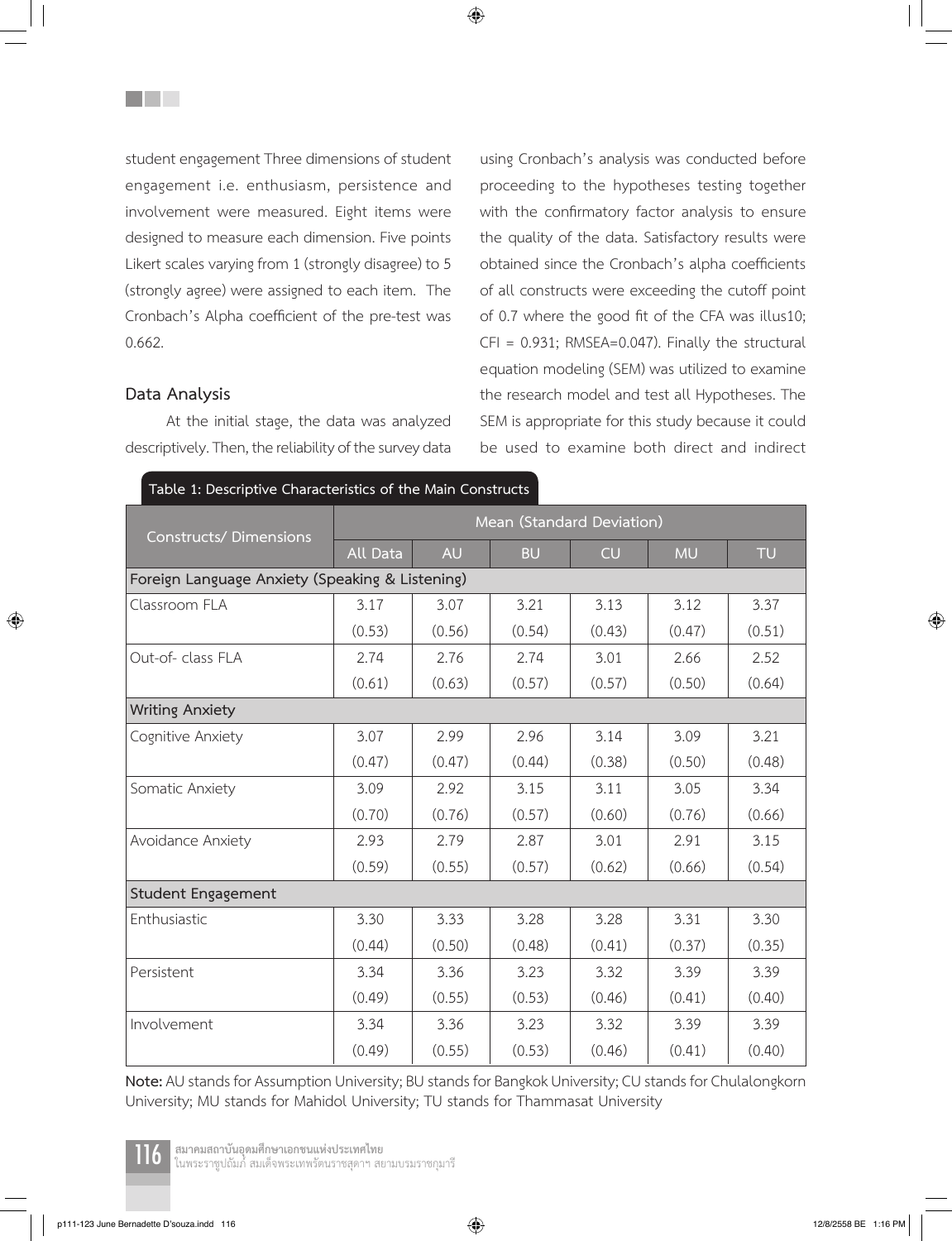relationships among several latent constructs as proposed in the research.

# **CONCLUSIONS AND DISCUSSION**

H1a. Classroom foreign language anxiety is negatively related to student academic engagement.

H1b. Out-of-classroom foreign language anxiety is negatively related to student academic engagement.

H1c. Writing anxiety is negatively related to student engagement.

**Table 2: SEM Relationship Estimated** 

For hypothesis 1, a negative relationship

between a) in-the-class foreign language anxiety; b) out-of-class foreign language anxiety; and c) writing anxiety and student academic engagement was proposed. The results indicated that H1a and H1b were supported by the data while H1c is not supported by the data. This result indicated the significant relationship between foreign language anxiety and the student academic engagement both in the class and out of the class with a  $\beta$  of -0.109 and -0.094 respectively, at the 0.001 level of significance (p<0.001), while the writing anxiety had no relationship with the student academic engagement. Thai students who possessed higher levels of foreign language anxiety tend to be less

| Hypotheses and Paths in the Model |                                |               | Estimated<br>Relationship<br>Coefficients (3) | $t$ -value          | p-value  |       |
|-----------------------------------|--------------------------------|---------------|-----------------------------------------------|---------------------|----------|-------|
| H1<br>a                           | In-the-class FLA               | $\rightarrow$ | Engagement                                    | $-0.109(-0.219)$    | $-3.207$ | $***$ |
| H1<br>$\mathsf b$                 | Out-of-Class FLA               | $\rightarrow$ | Engagement                                    | $-0.094$ $(-0.224)$ | $-6.172$ | $***$ |
| H1<br>$\mathsf{C}$                | <b>Writing Anxiety</b>         | $\rightarrow$ | Engagement                                    | $-0.086$ $(-0.122)$ | $-1.726$ | 0.084 |
| H2<br>a                           | In-the-class FLA               | $\rightarrow$ | Achievement                                   | $-0.093$ $(-0.100)$ | $-1.837$ | 0.066 |
| H2<br>b                           | Out-of-Class FLA $\rightarrow$ |               | Achievement                                   | $-0.041$ $(-0.052)$ | $-1.622$ | 0.105 |
| H <sub>2</sub><br>$\mathsf{C}$    | <b>Writing Anxiety</b>         | $\rightarrow$ | Achievement                                   | $0.026$ $(0.020)$   | 0.337    | 0.736 |
| H <sub>3</sub>                    | Engagement                     | $\rightarrow$ | Achievement                                   | $0.293$ $(0.155)$   | 3.777    | $***$ |

◈

Notes: x2=88.788, DF = 18, P<.001; x 2/DF = 2.933; GFI = 0.981; IFI = 0.975; TLI = 0.949; CFI = 0.975; RMSEA=0.063

Figures shown in each cell indicate the unstandardized coefficients where that shown in the brackets are standardized coefficients

\*\*\* *t*-values are significant at p< 0.001.

Squared Multiple Correlations (SMC) of the Student Academic Achievement = 0.050°



⊕

 $\bigoplus$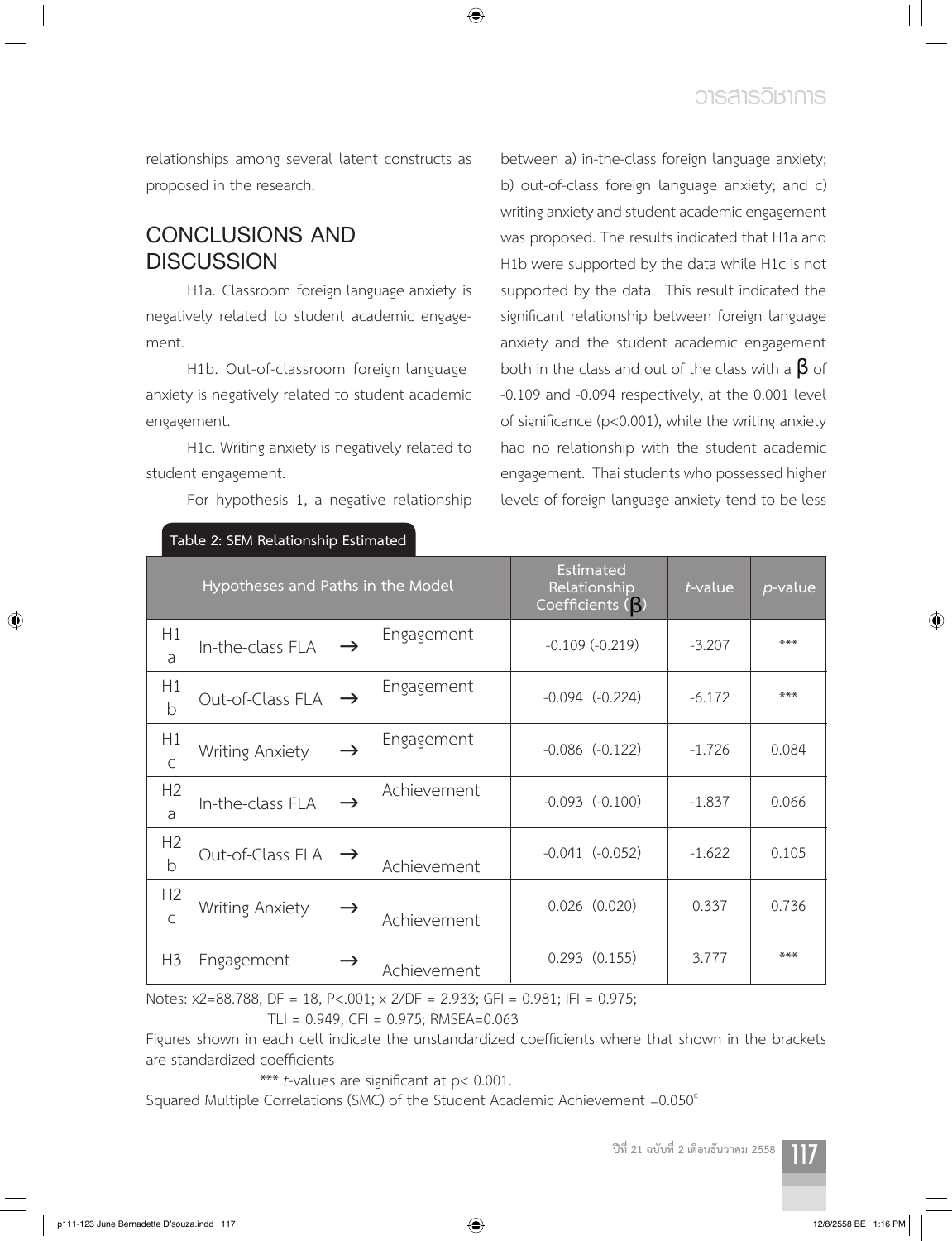engaged in and outside the classroom. This study was conducted in Thai culture, where opportunities to use English hardly arise daily and sudden exposure to English to cause discomfort resulting in anxiety. Several studies support this outcome.

<u>Filmer</u>

Baker & MacIntyre, (2000) that anxiety may not only affects poor language learners but also advanced learners since they have to maintain their own expectations as they perceive themselves as competent.

A study conducted by Bunrueng (2008) on the factors that affect anxiety and the levels of anxiety experienced by students at Loei Rajabhat University in the communication course., investigated 7 facets like 1) English for Communication subject; (2) speaking anxiety; (3) listening anxiety; (4) reading anxiety; (5) writing anxiety; (6) teaching-learning activity anxiety, and (7) teaching media and evaluation anxiety and found that speaking anxiety was the highest whether it is in or outside the class. In the class students were anxious about their preparation levels, did not have courage to answer questions, felt worried when asked to participate by the teacher, worried about their ability to use correct grammar, and were shy when they made errors. They were even shy to communicate with their friends.

In a Thai culture, it could be that Behavioral (getting involved) Cognitive (putting extra effort) and Emotional engagement (feelings towards the environment) to speak read and speak a foreign language could be low because of anxiety. It is noticed that most English classes are taught by native speakers of English and this could inhibit Thai students to get behaviorally involved. Tananuraksakul (2011) findings of undergraduate students' show that Thai by nature were shy to talk to Thai as well as foreign teachers and that their levels of confidence and anxiety were moderate.

According to, Udomkit (2003), students do not get an opportunity to participate and therefore lack confidence. Furthermore, affective factors like classroom activities, self-esteem and interpersonal evaluation are factors that could affect the environment and emotional engagement.

In Thailand high levels of cooperation and emphasis on good relationships rather than competition, is stressed (Hofstede, 2001) which could affect cognitive academic engagement both inside and outside to speak and learn a foreign language since it is not a priority to speak English to survive. Fieg (1976), felt that Thais most of the time feel that work should be fun (Sanuk) and even the word for work, Ngan can be translated as fun. When a superior delegates orders Thais, will comply quickly but soon get relaxed and happy. In fact they tend to smile and hate persons who complain, accepting all situations as, never mind (Mai Pen Rai) go with the flow. These factors could affect cognitive involvement since no extra effort is necessary and just obtaining a good enough grade is satisfying. Thai classrooms lack involvement and can be static which results in a decrease in academic competitiveness. (Fry, 2002; Wiratchai, 2002; Atagi, 2002)

H2a. Classroom foreign language anxiety is negatively related to academic achievement

H2b. Out-of-classroom foreign language anxiety is negatively related to academic achievement

H2c. Writing anxiety is negatively related to academic achievement

For hypothesis 2, a relationship between a) in-the-class foreign language anxiety; b) out-of-class foreign language anxiety; and 3) writing anxiety and academic achievement was proposed. All H2a, H2b,



⊕

 $\bigoplus$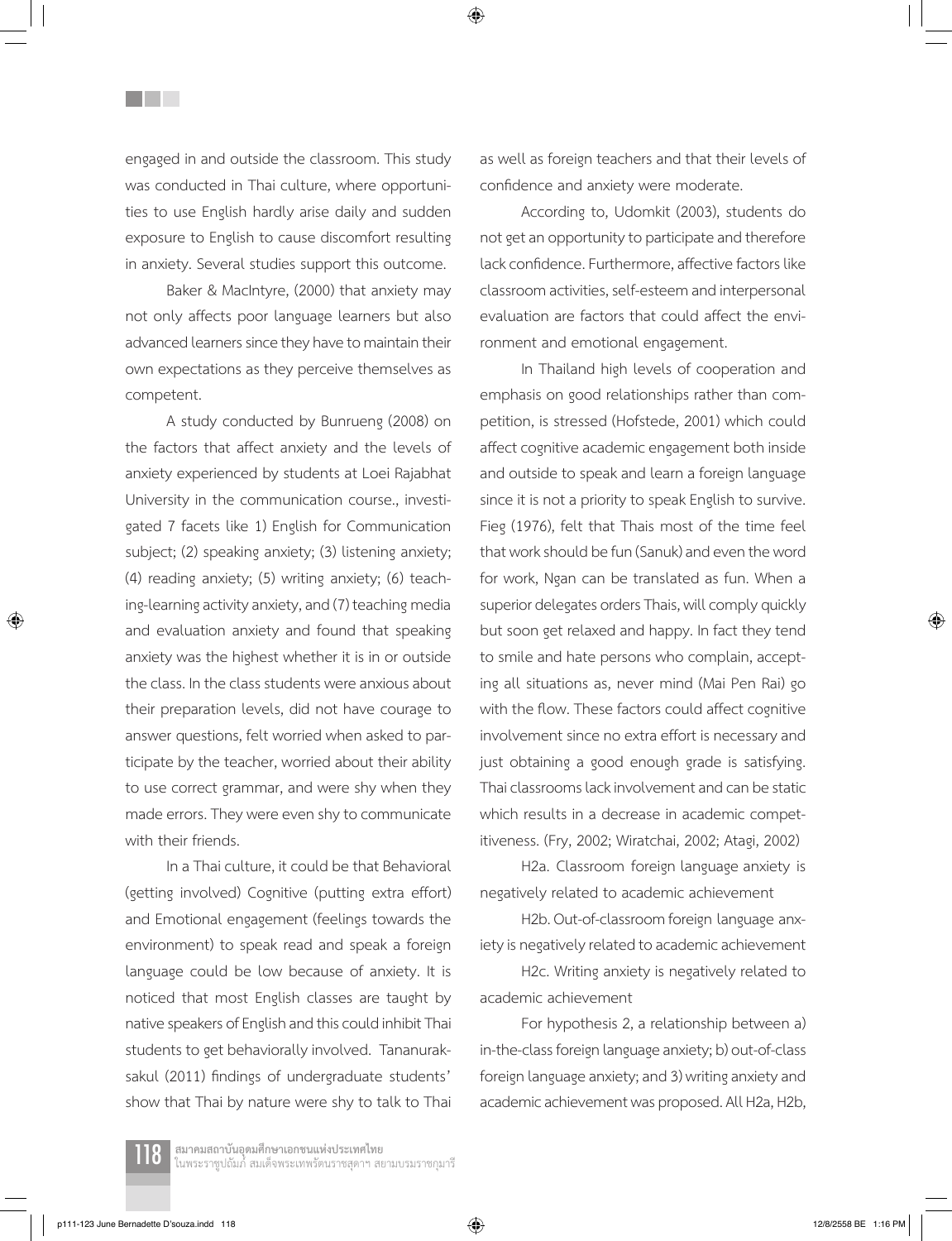H2c were not supported by the data. The relationships between all three types of communication anxiety had no influence on the GPA, i.e. students' academic achievement/ academic performance.

◈

H3. Student academic engagement is related to academic achievement.

Hypothesis 3, was supported by the data since the  $\beta$  of 0.293 indicates a positive and significant relationship at the 0.001 level (p<0.001). As such, the significant relationship between student academic engagement and academic achievement was shown. In Thai culture students who perceive grades as important will get engaged and hence outcomes will be higher. Studies also support these findings.

Students' engagement can often predict academic achievement is many situations (Walker, Green, & Mansell, 2006) and student engagement can also explain the discrepancies in student achievement levels in cross-sectional studies (Williams, 2000) at the classroom and school levels(Covington, 2002) Many studies indicate that behavioral and cognitive engagement has a strong positive correlation with academic achievement. (Connell, Spencer, & Aber, 1994; Marks, 2000; Skinner, Wellborn, & Connell, 1990; Connell & Wellbor, 1991). Boekarts et al., 2000; Zimmerman, 1990 found that when students use meta-cognitive strategies like self-management, are able to regulate their attention and make a connection between past and present knowledge they perform better.

Lerdpornkulrat Koul & Sujivorakul (2012) study indicates that students who have high self-beliefs have a more positive attitude towards education and also provide better results. A recent study conducted in Thailand by Wonglorsaichon, Wongwanich & Wiratchai (2014) on "The Influence of Students School Engagement on Learning Achievement: A Structural Equation Modeling Analysis" indicated that there was a direct and significant effect of school engagement on achievement.

The main grading system of most universities in Thailand is based on credit points system (WHED, 2008) and it is grades that give students recognition. Often students claimed that they can achieve a good grade but may be failures in speaking English (Phothongsunan & Suwanarak 2008). Hence it could also be an external reward rather than motivation alone for academic achievement. Therefore, it is a priority for teachers and schools these days to pay attention to students overall needs and put knowledge into practice if a positive outcome is expected.

# **SIGNIFICANCE AND IMPLICATIONS FOR FUTURE RESEARCH**

Communication anxiety can eventually lead to students experiencing discomfort and lack of engagement because the learning process is perceived as boring in the classrooms. The findings of this research are seminal and it was found that in Thai culture the speaking anxiety seems be more prominent than writing anxiety.

Plenty of precautions can be undertaken to make learning a less stressful by promoting an "atmosphere of caring" about students needs. This study could be replicated on the basis of the major findings and a broad avenue for future research can recommended

Just examining Thai university students' communication reading and writing anxiety using quantitative methods may be insufficient to

**ปีที่ 21 ฉบับที่ 2 เดือนธันวาคม 2558** 119

⊕

◈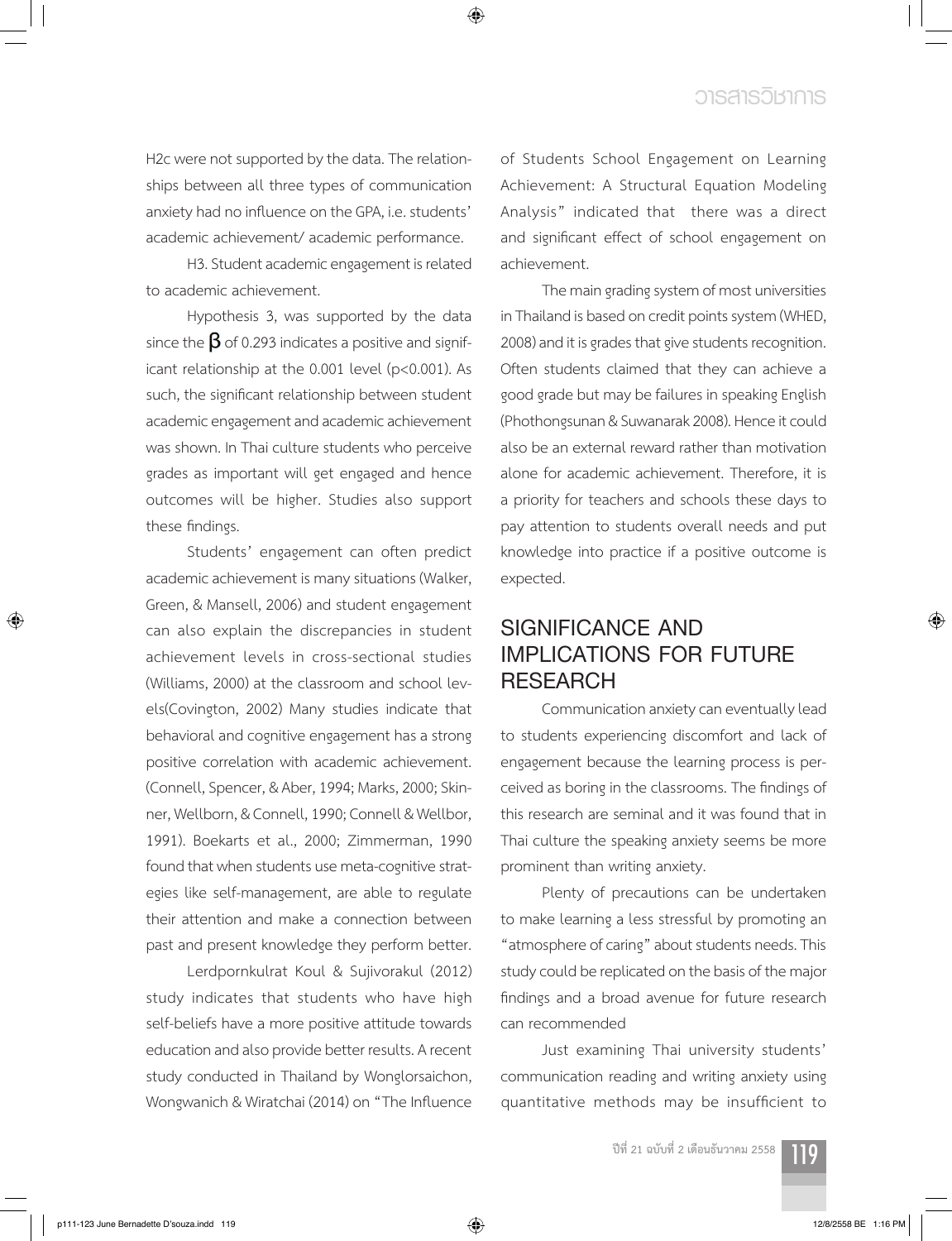summarize a conclusion about communication anxiety. Researchers can examine students at a younger age like primary and secondary school using more qualitative methods like observations and interviews which will not only indicate communication anxiety but could also examine the source in more depth. Using 5 universities in Thailand does not provide an insight into the problems of communication anxiety of students in other international programs throughout the country. However, there is a great deal of work yet to be done to identify effective scales to measure both reading and writing communication anxiety that are suitable for a culture and across all contexts.

## **REFERENCES**

⊕

**THE SEA** 

Astin, A.W. (1984). **Student Involvement: A Developmental Theory for Higher Education.** Journal of College Student Development. 25, pp. 297–308.

◈

- Atagi, R. (2002). **The Thailand Educational reform Project: School Reform Policy.** Report to ONEC and ADB as part of TA 3585-THA, June, 2002.
- Bangkok Post (2010) **English to be second language.** Retrieved May 9, 2011, from: http://www.bangkokpost. com/breakingnews/200241/english-to-be-made-2nd-language-in schools
- Baker, S. C. & MacIntyre, P. D. (2000). **The role of gender and immersion in communication and second language orientations.** Language Learning, 50: 311–341.
- Baker, S.C., & MacIntyre, P.D. (2003). **The role of gender and immersion in communication and second language orientations.** Language Learning 53 (1), 65–96.
- Boekarts, M., Pintrich, P. R., & Zeidner, M. (Eds.).(2000). **Hand book of self-regulation: Theory, research and applications.** San Diego, CA: Academic Press.
- Bunrueng, P. (2008). **Anxiety in studying English for communication of Loei Rajabhat university students.**  Paper presented at the International Conference of Educational Research (ICER) on Learning Communities for Sustainable Development., KhonKaen, Thailand.
- Cheng, Y. (2004). **A measure of second language writing anxiety: Scale development and preliminary validation.** Journal of Second Language Writing, 13, 313-335.
- Cheng, Y. (2004). **A measure of second language writing anxiety: Scale development and preliminary validation.** Journal of Second Language Writing, 13, 313-335.
- Connell, J. P., & Wellborn, J. G. (1991). **Competence, autonomy, and relatedness: A motivational analysis of self-system processes.** In M. Gunnar & L. A. Sroufe (Eds.), Minnesota Symposium on Child Psychology (Vol. 23). Chicago: University of Chicago Press.
- Connell, J. P., Spencer, M. B., & Aber, J. L. (1994). **Educational risk and resilience in African-American youth: Context, self, action, and outcomes in school.** Child Devel-opment, 65, 493-506.
- Cubukcu, F. (2008): **Enhancing Vocabulary Development and Reading Comprehension through Metacognitive Strategies.** Issues in Educational Research, 18 (1).

ี**สมาคมสถาบันอุดมศึกษาเอกชนแห่งประเทศไทย**<br>ในพระราชูปถัมภ์ สมเด็จพระเทพรัตนราชสุดาฯ สยามบรมราชกุมารี

p111-123 June Bernadette D'souza.indd 120 12/8/2558 BE 1:16 PM

↔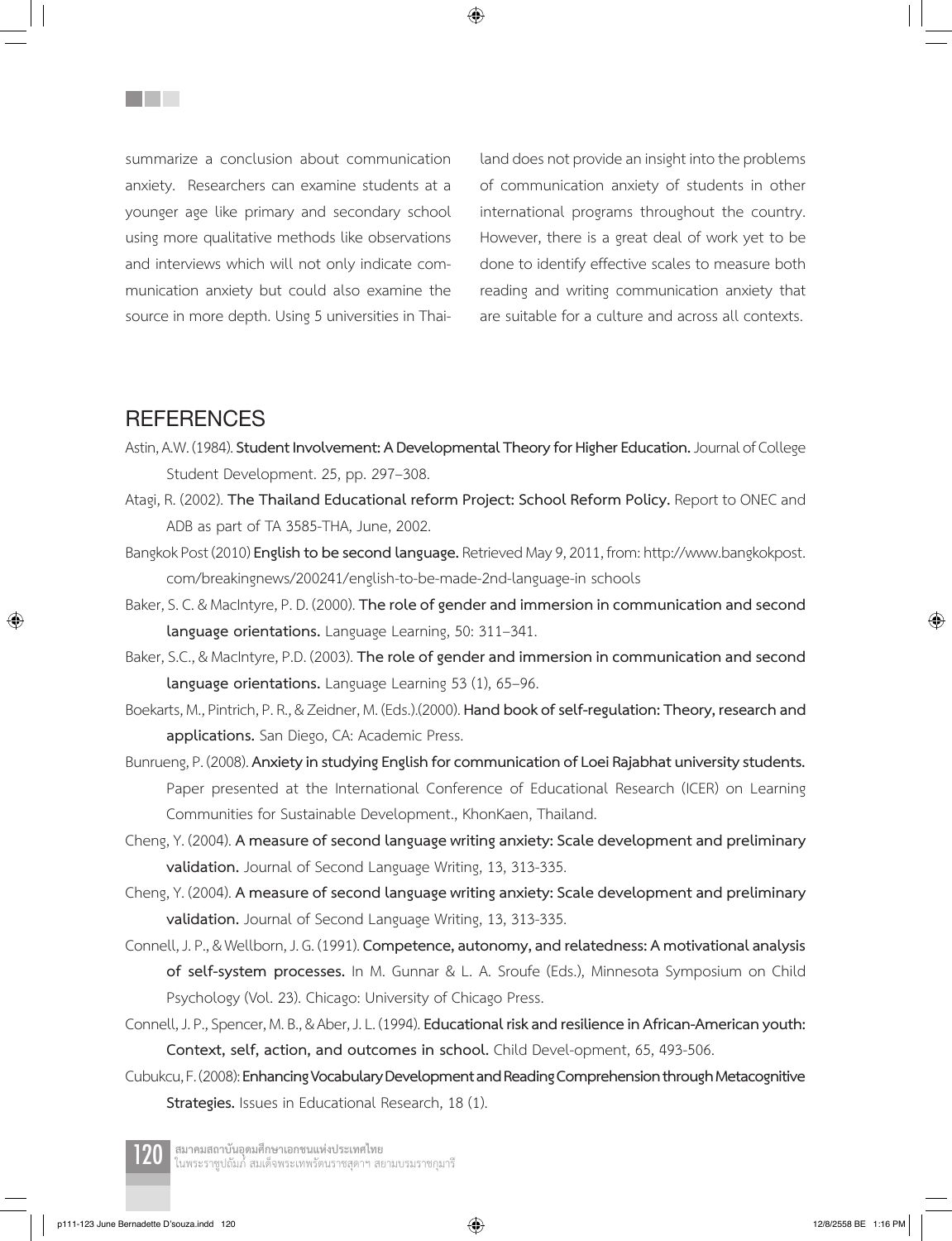Crowe, C. (1992). **Error patterns in research papers by Pacific Rim students.** [Online] 1992. [Cited 5th July 2014]. Available from URL, http://www.eric.ed.gov/ERICWebPortal/custom/portlets/Record Details/detailmini.jsp? nfpb=true& &ERICExtSearch\_SearchValue\_0=ED345299&ERICExtSearch SearchType\_0=eric\_accno&accno=ED345299

◈

- Crystal, David. (2003). **The Cambridge Encyclopedia of the English Language (Second ed.).** Cambridge, UK: Cambridge University Press. p. 109. ISBN 0-521-53033-4. Retrieved on 7th July 2014 from: https:// www.google.co.th/search?q=Crystal%2C+David+2003%2C&hl=en-TH&gbv=2&oq=&gs\_l
- Darasawang, P. (2007). **English language teaching andeducation in Thailand: A decade of change. Retrieved: November 9, 2014, from: http://arts.kmutt.ac.th/crs/Article/English%20Language%20Teaching%20 and%20Education%20in%20Thailand\_A% 20Decade%20of%20Change.pdf**
- Dorothy M. Neddermeyer quotation. **Retrieved on March 15th 2015 from:https://www.google.com/#q =(Dorothy+M.+Neddermeyer**
- Dhanasobhon, S. (2006). **English language teaching dilemma in Thailand.** Retrieved on January, 19th 2014, retrieved from: http://www.curriculumandinstruction.org/index. php?lay=show&ac=article&Id= 539134523&Ntype=7EF English proficiency index. (2012). Retrieved November, 2012, from http:// www.ef.co.th/epi/downloads/
- Fieg, J. (1976). **A common core: Thais and Americans.** Yarmouth, ME: Intercultural Press
- Fry, Gerald W. (2002). **"Synthesis Report: From Crisis to Opportunity, The Challenges of Educational Reform in Thailand."** Report to ONEC and ADB as part of TA 3585-THA, June.
- Guthrie, J. T., & Anderson, E. (1999). **Engagementin reading:P rocesseso f motivated, strategic, and knowledgeable social readers. In J. T. Guthrie & D. E. Alvermann (Eds.), Engaged reading: Process, practices and policy implications** (pp. 17-46). New York: Teachers College Press.
- Guthrie, J. T., & Wigfield, A. (2000). **Engagement and motivation in reading. In M. Kamil& P. Mosenthal(E ds.), Handbook of reading research (Vol.3 , pp.4 03-422). Mahwah, NJ:Lawrence Erlbaum**
- Harter, J. K., Schmidt, F. L., Killham, E. A., & Agrawal, S. (2009). **Q12 Meta Analysis: The Relationship between engagement at work and organizational outcomes.** Washington, DC: Gallup University Press.
- Hassan, B. A. (2001). **The relationship of writing apprehension and self-esteem to the writing quality and quantity of EFL University students.** Mansoura Faculty of Education Journal, Retrieved March.20, 2014 from http://eric.ed.gov/PDFS/ED459671.pdf .
- Hofstede, G. (2001). **Culture's consequences** (2nd ed.). Thousand Oaks, CA: Sage.
- Horwitz, E. K., Horwitz, M. B., & Cope, J. (1986). **Foreign language classroom anxiety.** The Modern Language Journal, 70, 125-32.
- Khamkhien, A. (2010). **TeachingEnglish speakingand English speakingtestsin the Thaicontext:Areflection from Thai perspective.** English Language Teaching, 3(2), 184-190.
- Lamb, S., Walstab, A., Tesse, R., Vickers, M., & Rumberger, R. (2004) **Staying on at School: Improving Student Retention in Australia (Report for the Queensland Department of Education and the Arts).** Melbourne: Centre for Post-compulsory Education and Lifelong Learning.

**ปีที่ 21 ฉบับที่ 2 เดือนธันวาคม 2558** 121

⊕

↔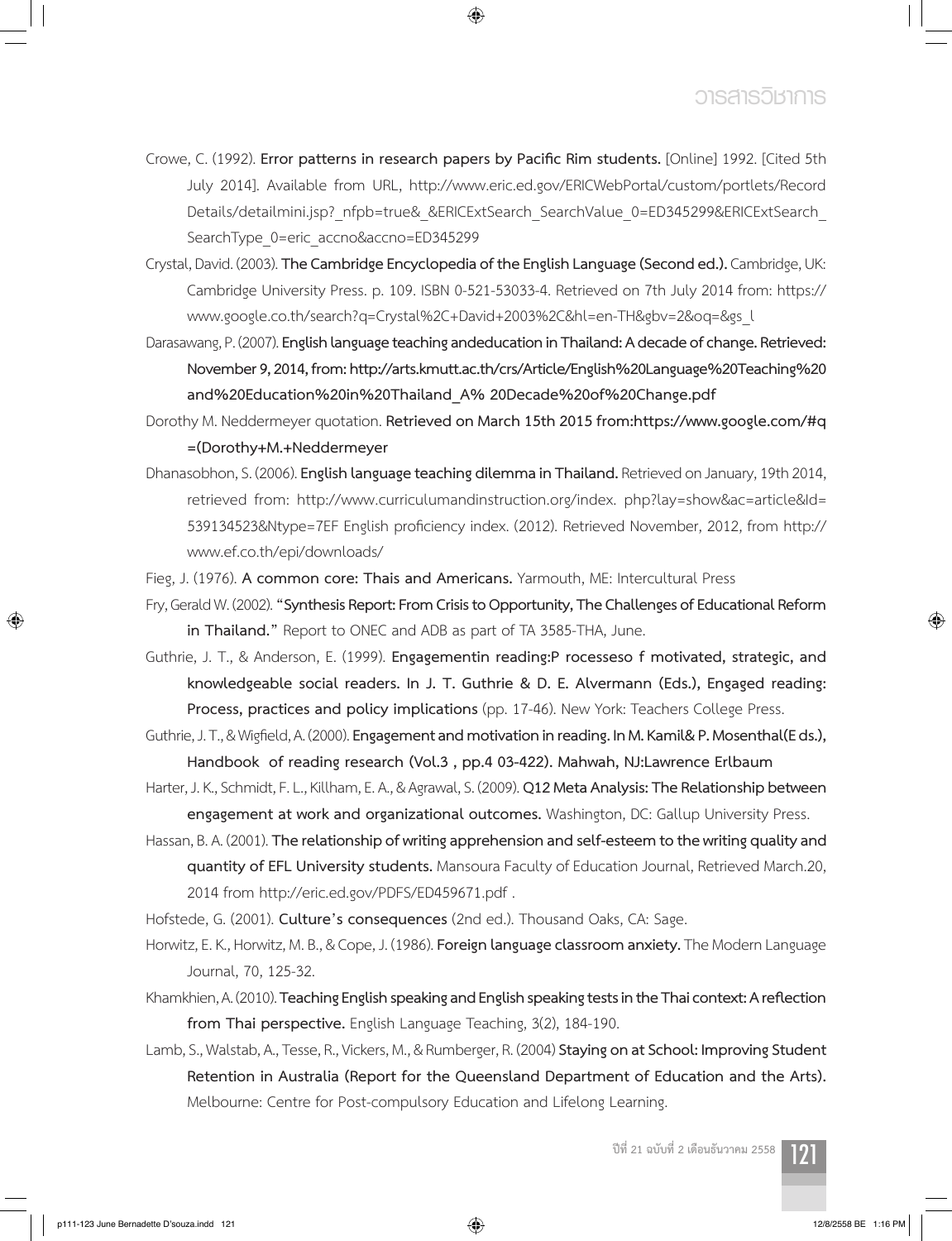Lerdpornkulrat, T, Koul, R, & Sujivorakul, C. (2012). **The Influence of Ability Beliefs and Motivational Orientation on the Self-Efficacy of High School Science Students in Thailand, Australian Journal Of Education,** 56, 2, pp. 163-181, ERIC, EBSCOhost.

- Liu, D. (1993). **EFLproficiency,genderandlanguagelearningstrategyuseamongagroupof ChineseTechnological Institute English majors.** [Online] 2004. [Cited 10th August 2014]. Available from URL http://www. ecls.ncl.ac.uk/publish/Volume1/Dongyue/Dongyue.htmhttp://www.ecls.ncl.ac.uk/publish/Volume1/ DongyueDongyue.htm
- Marks,H . M. (2000). **Students engagement in instructional activity: Patterns in the elementary, middle, and high school years.** American Educational Research Journal, 37, 153-184.
- McCroskey, J. C. (1977). **Oral communication apprehension: Summary of recent theory and research.** Human Communication Research, 4, 78-96.
- Mills, N., Pajares, F., & Herron, C. (2007). **Self-efficacy ofcollegeintermediateFrench students:Relation to achievement and motivation.** Language Learning, 57(3), 417-442.
- Ministry of Education Thailand (2004). National Report 2004. **Paper presented at the Forty-seventh Session of the International Conference on Education,** Geneva, September 8-11, 2004.

Salem, N. (2006). **TheRole of Motivation, Genderand LanguageLearningStrategies in EFLProficiency.**

- Shernoff, D. J., & Hoogstra, L. (2001). **Continuing motivation beyond the high school classroom.** New Directions in Child and Adolescent Development, 93, 73-87.
- Skinner, E. A., Wellborn, J. G., & Connell, J. P. (1990). **What it takes to do well in school and whether I've got it: The role of perceived control in children's engage-ment and school achievement.**  Journal of Educational Psychology, 82, 22-32.
- Songsankaew, P. (2003), **The Language Function Difficulties Experienced** by Thai Students in the Real Situations in America.
- Suwanarak, K., & Phothongsunan, S. (2009). **Attributions of high achieving Thai university students perceiving themselves as failures in English usage.**
- Tananuraksakul, N. (2011). **Power relationsin pedagogy: A constraint on EFLspeakers'identityconfidence and identity anxiety.** Proceedings from 2nd International Conference on Foreign Language Learning and Teaching. Bangkok.
- Thongsongsee, J (1998). **"A study ofLinguisticand cultural difficultiesencountered by Thaigraduated students in their use of English when studying overseas"**. Master Thesis, Faculty of Applied Linguistics, Mahidol University.
- Udomkit, J. (2003). **Communication anxietyfor the basicsignal officers in theEnglish classroomat the Signal school.** Unpublished master's thesis. Mahidol University, Bangkok. Unpublished M.A. Thesis. The American University of Beirut.
- Walker, C., Greene, B. & Mansell, R. (2006). I**dentification with academics, intrinsic/extrinsic motivation, and self-efficacyas predictors ofcognitiveengagement.**Learning & Individual Differences*,* 16, 1-12.



⊕

**Film** 

ี**สมาคมสถาบันอุดมศึกษาเอกชนแห่งประเทศไทย**<br>ในพระราชูปถัมภ์ สมเด็จพระเทพรัตนราชสุดาฯ สยามบรมราชกุมารี

 $\bigoplus$ 

◈